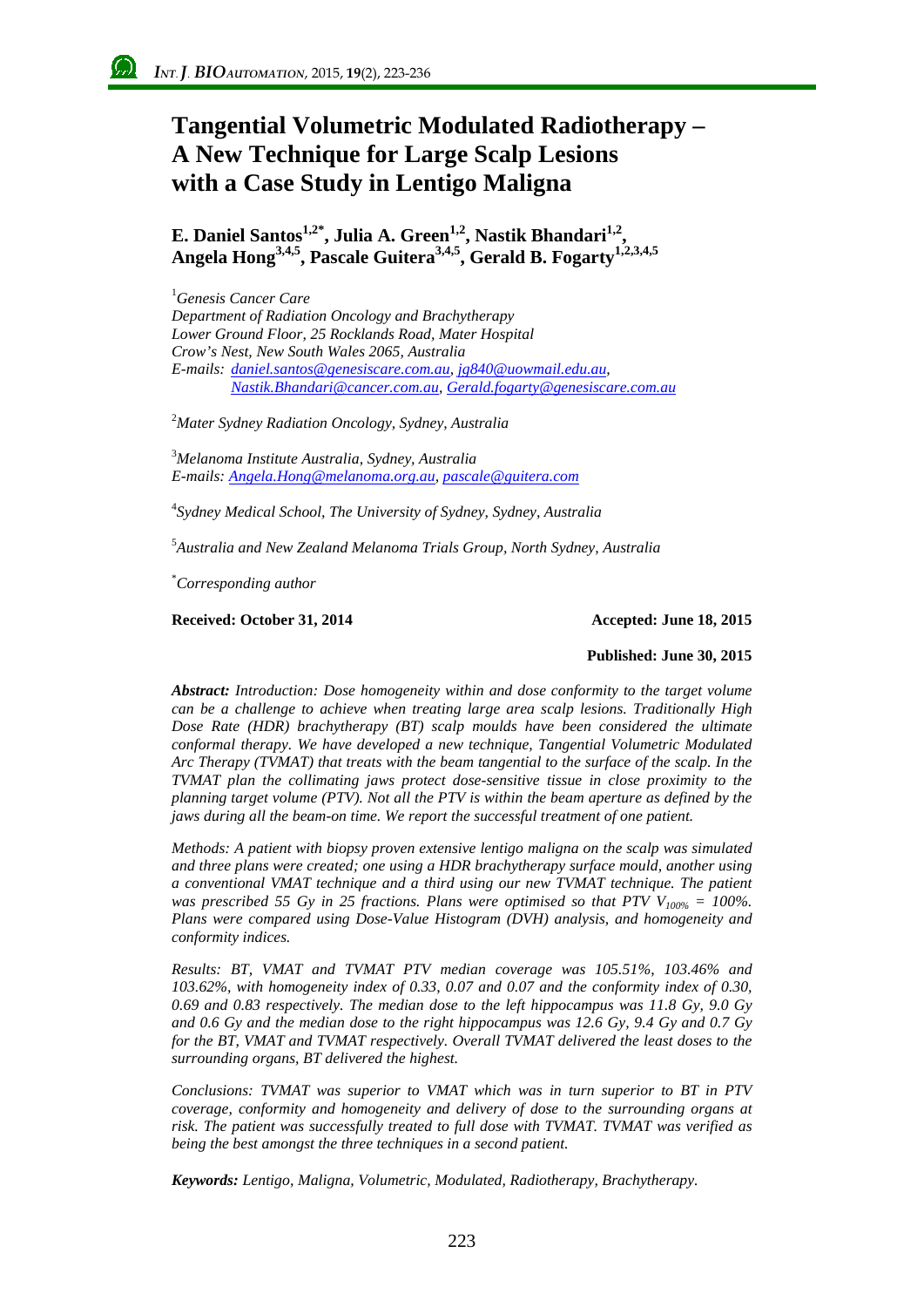### **Introduction**

Scalp mould brachytherapy (BT) is usually regarded as the gold standard radiotherapy treatment for large scalp areas [3, 5, 17]. However, planning is labour intensive and there is a concern for dose delivered to the brain. Intensity Modulated Radiation Therapy (IMRT) technologies like Volumetric Modulated Arc Therapy (VMAT) have improved dosimetric coverage and conformity to the PTV compared to conformal treatments [16]. Conventional external beam radiotherapy traditionally has the planning target volume (PTV) within the beam aperture at all times during treatment. We developed a new method of treating large scalp areas with an evolution of VMAT called Tangential VMAT (TVMAT). This new technique does not have the PTV within the beam at all times during treatment. We have treated two patients with this technique. In the first patient this new treatment was superior to BT and conventional VMAT in terms of dosimetry and efficiency. The second patient validated the technique superiority.

### **Methods**

A patient had a large area of biopsy proven recurrent scalp lentigo maligna and was referred for definitive radiation [10]. The physician outlined the scalp lesion as the clinical target volume (CTV) defined using Reflectance Confocal Microscopy (RCM). A margin of 1 cm was added for the PTV. 55 Gy in 25 fractions was prescribed to a depth of 5 mm from the surface [6].

### *Brachytherapy surface mould*

We followed our usual practice in creating a scalp brachytherapy mould. The patient was seated upright and a mould of the scalp was created by placing a conventional IMRT immobilization mask (Klarity Medical Products USA, Newark, Ohio). 8 mm of water equivalent build-up material (Lordell Trading Pty. Ltd., Wetherill Park, NSW, Australia) was then placed on a 20 mm margin around the PTV area as stand off to maximise the dose coverage of the BT plan.

19 BT catheters running inferiorly above the bolus were placed with a 10 mm separation [\(Fig.](#page-2-0) 1) from each other. An extra 5 mm of wax was placed on top of the catheters to aid in anchoring the catheters and to act as back-scatter build-up. The PTV area was marked on the inner-surface of the mask and wired using CT skin markers (Beekley Corp., Bristol, CT). The mould was CT scanned with 1mm slice thickness with the catheters perpendicular to the scanning plane.

The scan was exported to the Oncentra Bracytherapy planning system version 4.3 (Nucletron, Veenedaal, Netherlands). The PTV was contoured as a volume within the area of the CT wires and 5 mm below the surface mould into the skin as this depth is necessary for treatment [6]. The 19 catheters were reconstructed and dwell positions were activated using the auto-activate feature in Oncentra including a 20 mm margin on the target volume with a 5 mm dwell position spacing to allow for sufficient PTV coverage at depth. The dwell positions were 13 mm from the treatment depth. This 13 mm was made up of 8 mm water equivalent material on skin acting as stand-off with treatment prescribed to depth of 5 mm into skin. The plan was optimised so that the  $V_{100\%} = 100\%$  and the 100% isodose did not extend beyond the PTV volume. The dose algorithm used in the Oncentra planning system is based on the AAPM TG 43 dose formalism. The plan contained 492 active dwell positions with a total reference air kerma of  $41.11 \text{ mGy·m}^2$ .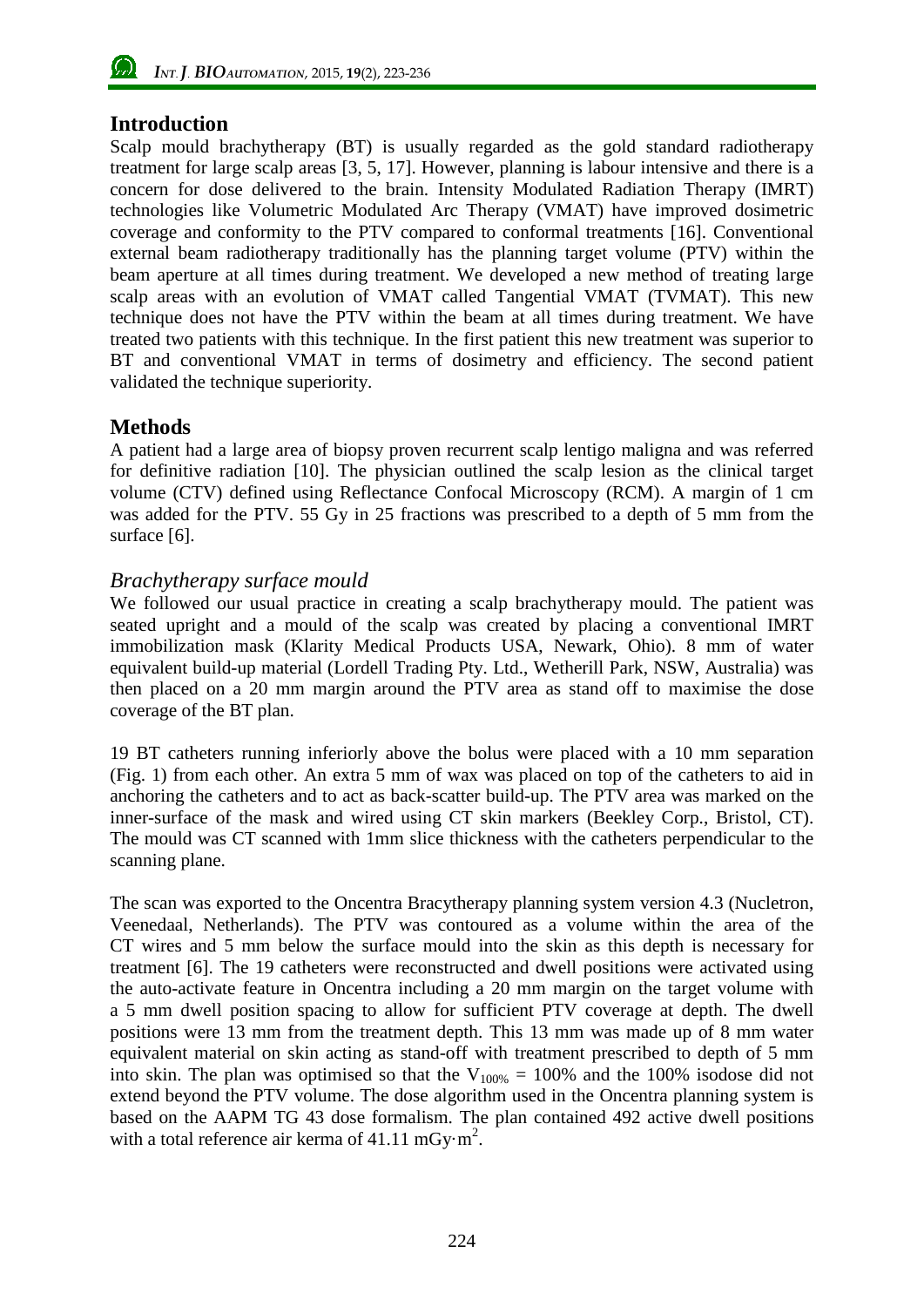

<span id="page-2-0"></span>Fig. 1 Number 1: Brachytherapy surface mold: 1A – Lateral View, 1B – Superior View. With the patient sitting in an upright position, immobilization mask was placed over the scalp of the patient. 8 mm of water equivalent material (the red wax) was placed over the PTV area on the mask. 19 BT catheters were placed on the wax running inferiorly with a spacing approximately 1cm apart. A further 5 mm of wax was placed above the catheters to hold the catheters in place and to aid with back scatter. Number 2: VMAT and TVMAT immobilization mask with wax build-up: 2A – Lateral View, 2B – Superior View. With the patient supine, immobilization mask was placed over the scalp of the patient. 10 mm of water equivalent material (the red wax) was placed above the PTV area on the mask.

A Nucletron MicroSelection HDR Brachytherapy Unit with an Iridium-192 source is used for treatment delivery. An additional 0.5cm of flexible bolus was placed above the mould as back-scatter material and quality assurance was then performed. Gafchromic EBT3 film (Ashland Inc., Covington, KY) was placed at various locations on the inner-surface of the mould. Phantom material (sandbags and rice) was placed into the mould and the treatment was delivered. The dose delivered to the Gafchromic film was obtained using a pre-calculated calibration curve and the measured results compared to the calculated doses from the plan.

#### *VMAT*

An IMRT immobilization mask (Klarity Medical Products USA, Newark, Ohio) was created with the patient in the supine position. The PTV was outlined on the outer-surface and then on the inner-surface of the mask. A 10 mm water equivalent build-up material was moulded to the outside of the mask including a 40 mm lateral margin (Lordell Trading Pty. Ltd., Wetherill Park, NSW, Australia) [\(Fig.](#page-2-0) 1).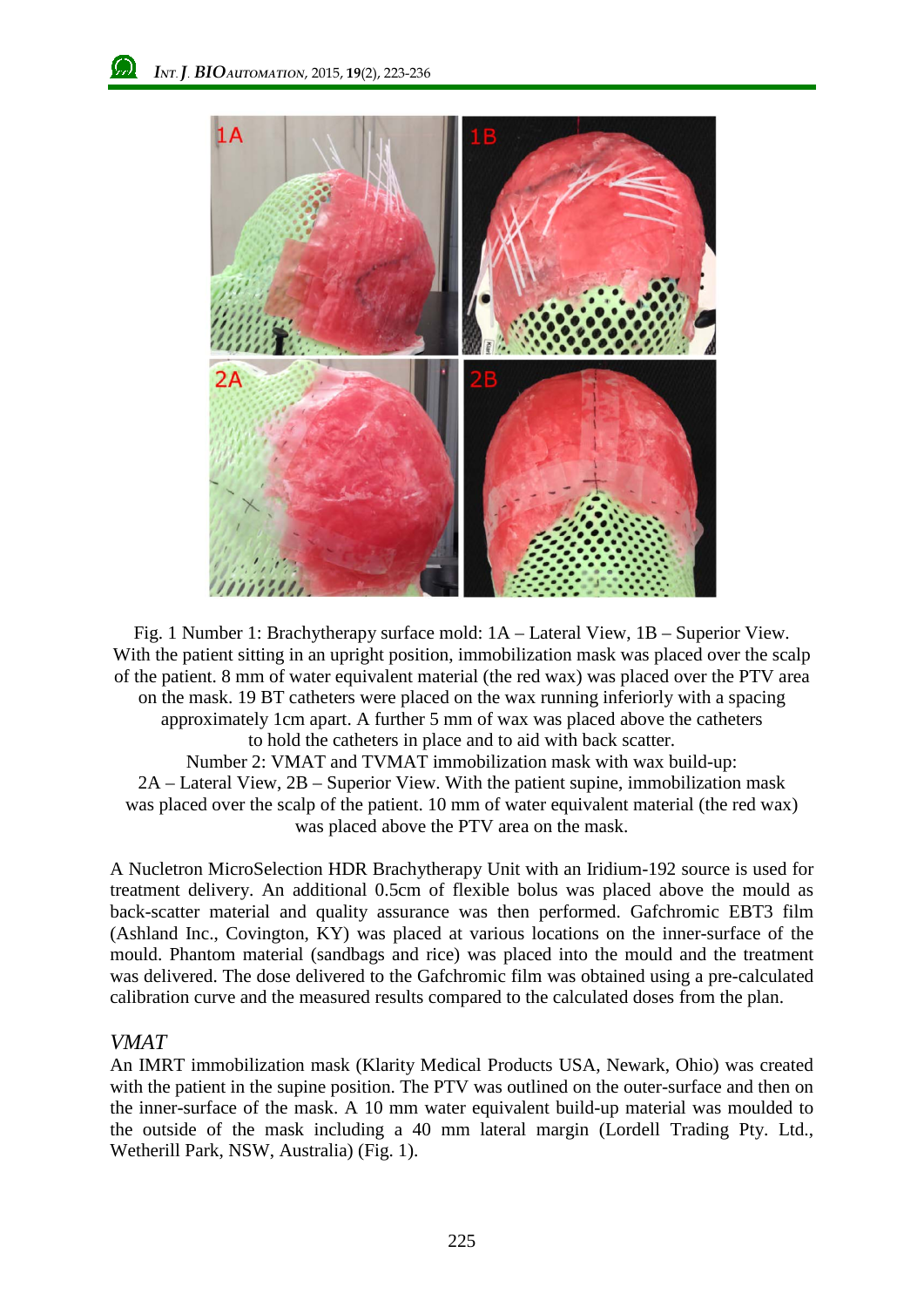The patient was scanned (Scan 1) with the completed mask and bolus in the treatment position. The inner-surface of the mask was wired using CT skin markers (Beekley Corp., Bristol, CT) and scanned again (Scan 2) without the patient as per our usual protocol. Both scans were exported to Eclipse version 11 (Varian Medical Systems, Inc., Palo Alto, CA). The target volume, organs at risk and other parts of the patient's anatomy were contoured on the Scan 1 CT scan and two VMAT plans were created.

The first plan used conventional VMAT (cVMAT) treatment strategies for the head and neck region, which comprised of two complete arcs at the approximate geometric centre of the PTV which was used as the isocentre. Jaw positions for the two arcs were selected based on the size of the PTV in conjunction with the collimator rotations, of 20° and 340° for the two arcs respectively. No couch rotations or multiple isocentres were used to minimise the total treatment time. The plan was optimized using the Progressive Resolution Optimizer III in Eclipse (PROIII version 11.0) with the optimization target to achieve  $V_{100\%} = 100\%$  PTV coverage and as low as achievable dose sparing to the organs at risk without sacrificing PTV coverage. At all times the full PTV was in the beam aperture as defined by the collimating jaws per conventional VMAT planning. Total MUs for the cVMAT plan was 1200 MUs.

### *TVMAT*

The second, tangential plan was created using 5 half-arcs around the patient's head. The arcs were arranged so that all arcs would either start or complete with gantry at 0° and would rotate around either side of the patient. The field size set to an off-axis position such that at any one gantry angle during each half-arc could not treat the entire PTV. The beams eye view comparison can be seen in [Fig.](#page-4-0) 3. Conventional VMAT is compared to TVMAT in Fig. 3. The jaws were also set based on which side of the patient the half-arc was. If the half-arc was on the patient's right the jaws were set off-axis to the left; and to the right if the half-arc was on the patient's left. The jaws were positioned so to minimize the dose to the organs at risk, particularly the brain. For arcs covering the forehead, the collimator was set very close to 0°. For arcs covering the crown of the head, the collimator was set to an angle closer to 45°. Thus the amount of time any single area is covered by the beam during an arc was controlled with the collimator rotation. No couch rotations or multiple isocentres were used to minimise the total treatment time. The plan was then optimized using the same conditions of  $V_{100\%}$  = 100% PTV coverage and as low as achievable dose sparing to the organs at risk without sacrificing PTV coverage. The Eclipse PROIII optimizer was used for plan optimisation. Total MUs for the TVMAT plan was 916 MUs.



Fig. 2 cVMAT (left) the beam center is perpendicular to the scalp and the jaws are opened to expose the entire PTV at its widest cross-section. TVMAT (right) the beam center is tangential to the scalp and the jaws are closed exposing only a small section of the PTV at any given time but exposes the entire PTV in an arc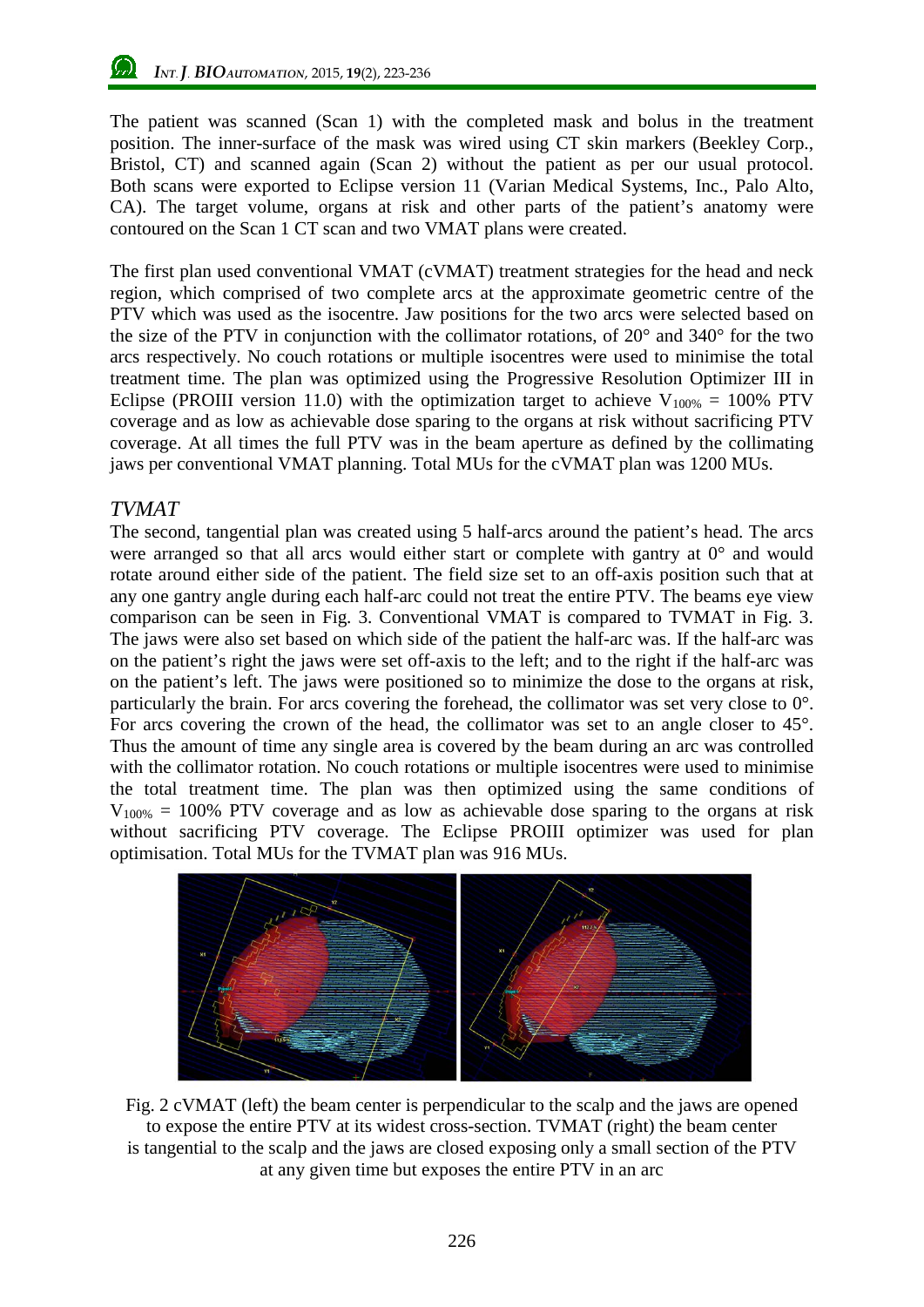

<span id="page-4-0"></span>Fig. 3 Beams Eye View of a conventional VMAT (top) versus a TVMAT (bottom) with the PTV (red) and Brain (blue) structures shown. The large yellow rectangles show the jaw position of each treatment, with the left image clearly irradiating more of the brain than the right image.

Final dose calculations for both VMAT plans were done using the Anisotropic Analytical Algorithm (AAA version 11.0). The cVMAT plan was then normalized so that the PTV DVH matched the PTV dose value histogram (DVH) of the TVMAT plan. This was then also repeated for the BT plan.

Plan quality assurance tests were performed using Gafchromic EBT3 film (Ashland Inc., Covington, KY) placed in-between two Perspex half-cylinder phantoms. The two VMAT plans were delivered to the films. An in-house film analysis program was used to analyse the films. Using gamma-value analysis the pass condition of 3 mm/3% was used for any singular point [4]. Treatment was delivered with Varian Unique linear accelerator mounted with a Millennium 120 leaf MLC.

#### *Dose conformity and homogeneity*

The Conformity (CI) and the Homogeneity Index (HI) were used to compare the plans and were applied as defined by by ICRU Report 83.

#### **Results**

The sagittal, coronal and axial views of the isodose plans for the three separate cases are shown in [Fig.](#page-5-0) 4. DVH graphs for PTV, hippocampi, lenses and the lacrimal glands are shown in Fig. 5 and [Fig.](#page-6-0) 6 respectively. The PTV DVH for the two VMAT plans was approximately identical with only the BT plan producing an inferior DVH for coverage. Table 1 outlines various dose outcomes for the PTV and shows that the TVMAT plan outperformed the other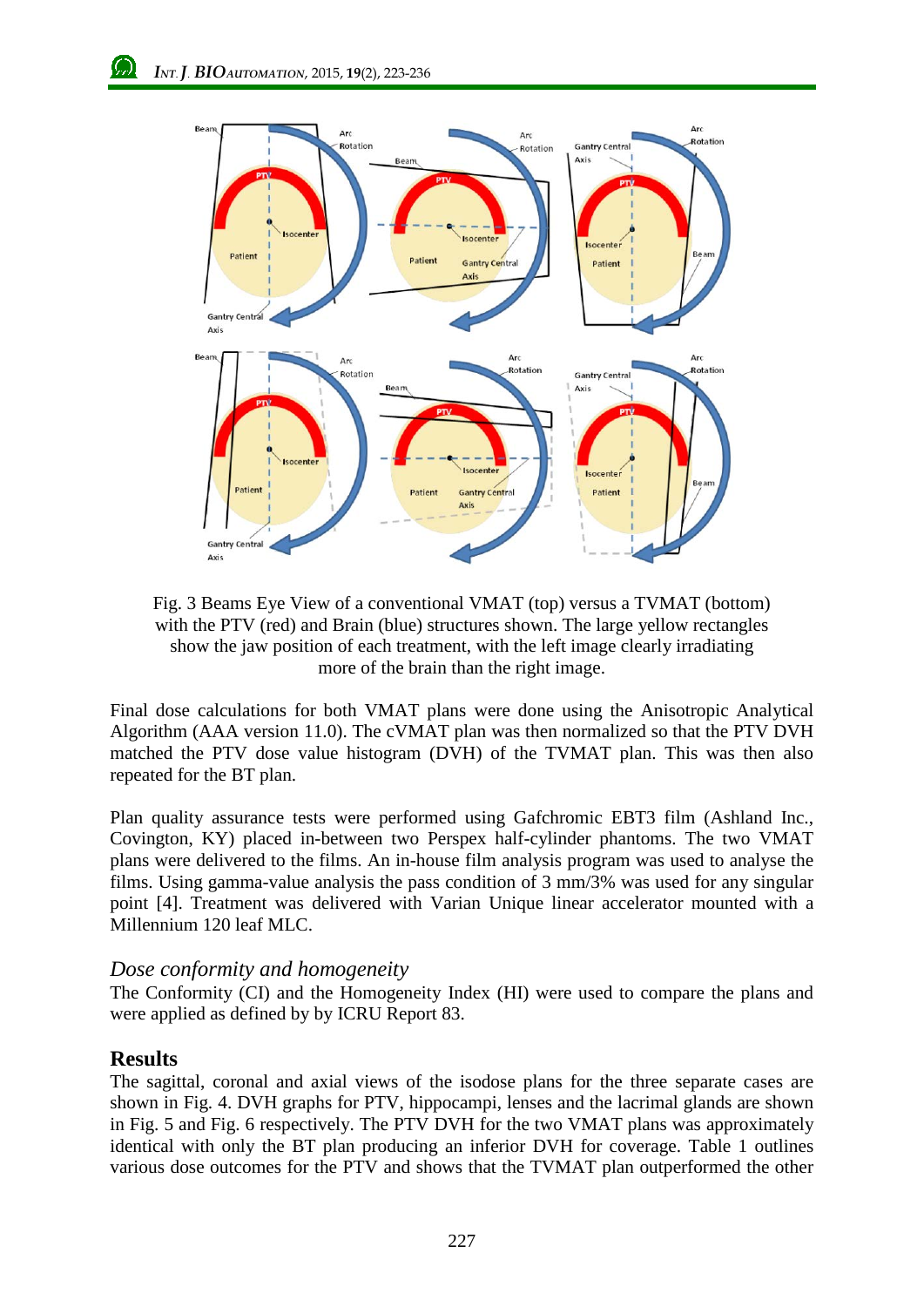two plans in all aspects. The TVMAT plan was empirically a more conformal plan compared to the other two plans as well as a more homogeneous plan compared to the BT plan.



<span id="page-5-0"></span>Fig. 4 Isodose lines are shown as a percentage of prescribed dose: Purple =  $120\%$ , Red =  $100\%$ , Orange =  $95\%$ , Yellow =  $90\%$ , Green = 70%, Cyan = 50%, Brown =  $25%$ , Pink =  $10%$ . Number 1: Brachytherapy: 1A – sagittal, 1B – coronal, 1C – axial. Number 2: cVMAT 2A – sagittal, 2B – coronal, 2C – axial. Number 3: TVMAT 3A – sagittal, 3B – coronal, 3C – axial.

Table 1 summarises the doses to various surrounding organs. Dose tolerances have been selected according to Marks et al. [13], Jeganathan et al. [12] and Henk et al. [11]. For the most part, each plan fell below the dose tolerance outlined by Marks et al. [13]. The exceptions were the dose to the lenses for the BT plan as well as the cVMAT plan. The BT plan delivered 31.8 Gy for both the left and right lens and the cVMAT plan which had lens doses at a maximum 6.2 Gy for the right lens. The TVMAT plan had a maximum lens dose of 3.3 Gy for the right lens. The dose to the lacrimal glands in the BT plan was also high at 39.4 Gy and 45.2 Gy for the left and right lacrimal glands respectively. The VMAT plans produced doses to the lacrimal glands within the specified tolerances. The median dose to the left hippocampi was 11.8 Gy, 9.0 Gy and 0.6 Gy for the BT, cVMAT and TVMAT respectively. The median dose to the right hippocampi was 12.6 Gy, 9.4 Gy and 0.7 Gy for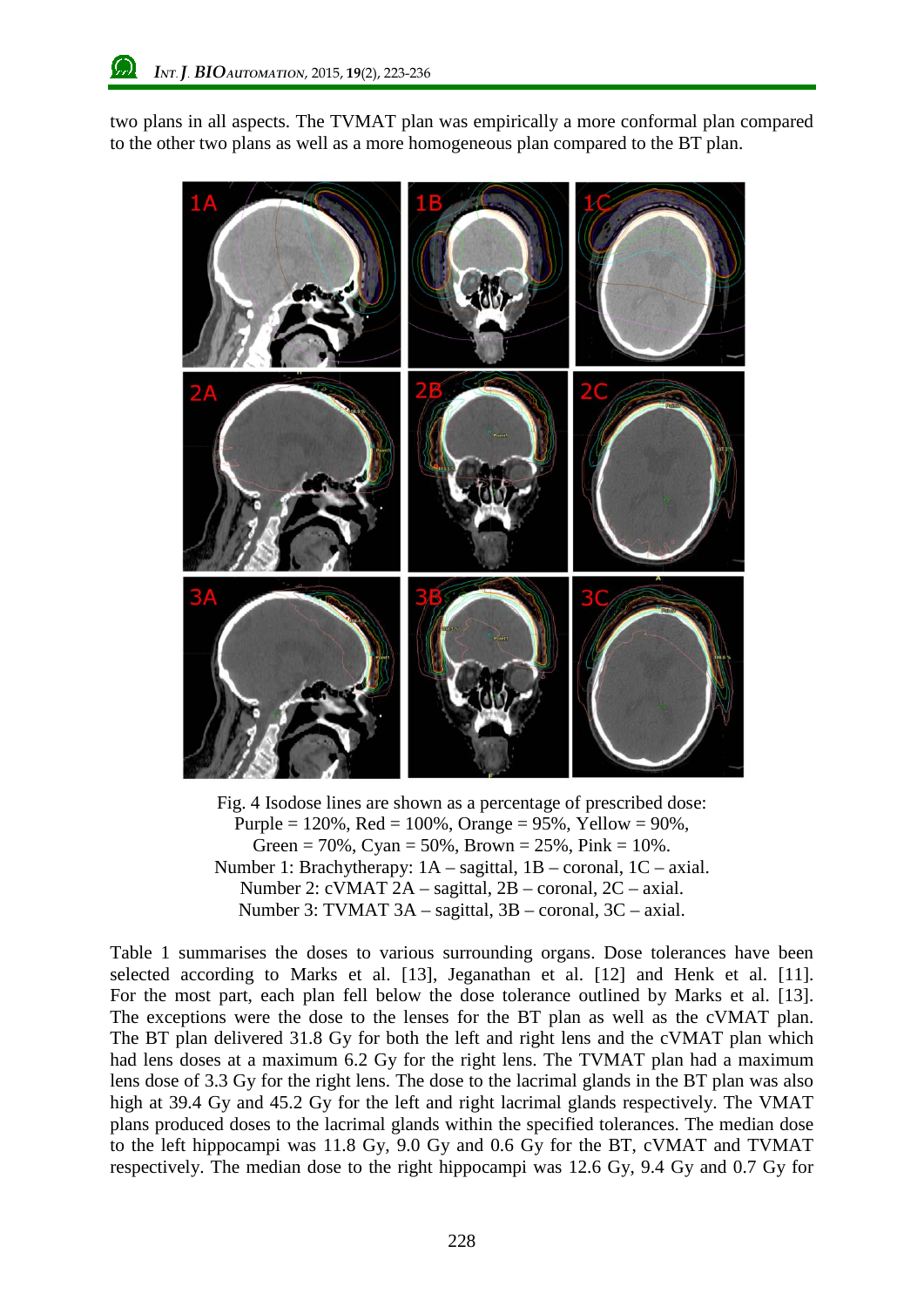the BT, cVMAT and TVMAT respectively. The maximum dose to any of the hippocampi for the tangential plan was 1.5 Gy for right hippocampus. The maximum dose to either hippocampi the cVMAT and BT plan was 11.4 Gy and 16.8 Gy respectively. The TVMAT plan delivered less dose to every defined organ at risk and was well within all available tolerances.



Fig. 5 Dose value histogram comparisons for the PTV and the Hippocampi. Dashed lines represent the brachytherapy plan. Dotted lines represent the conventional VMAT plan. Unbroken lines represent the TVMAT plans.



<span id="page-6-0"></span>Fig. 6 Dose value histogram comparison for the lenses and the lacrimal glands. Dashed lines represent the brachytherapy plan. Dotted lines represent the conventional VMAT plan. Unbroken lines represent the TVMAT plans.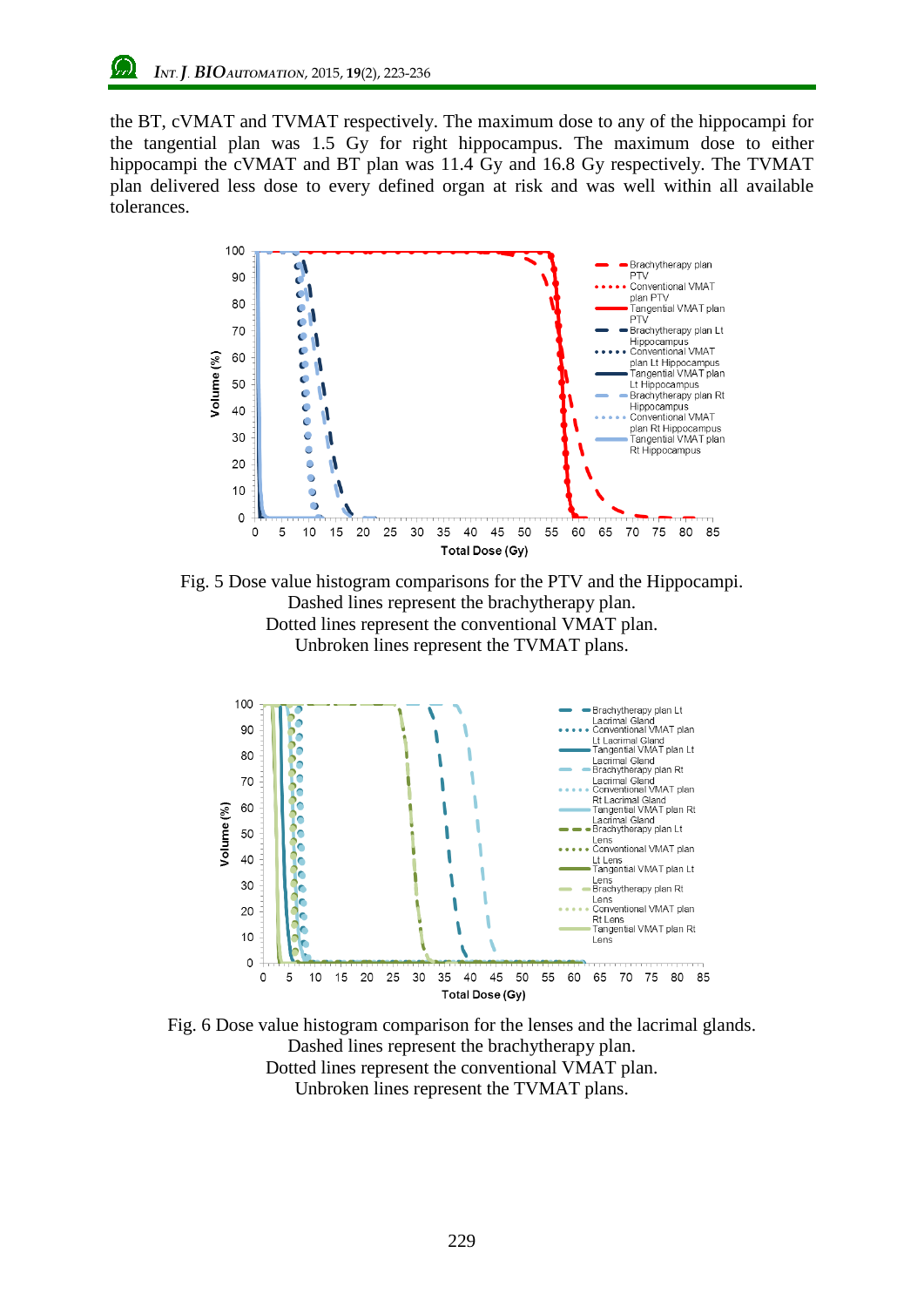| and I T V Coverage, homogeneity and combininty |                |                          |      |                       |      |                          |      |
|------------------------------------------------|----------------|--------------------------|------|-----------------------|------|--------------------------|------|
|                                                |                | <b>HDR BT</b>            |      | cVMAT                 |      | <b>TVMAT</b>             |      |
|                                                |                | $\frac{0}{0}$            | Gy   | $\frac{0}{0}$         | Gy   | $\frac{6}{9}$            | Gy   |
| <b>Brain</b>                                   | $D_3$          | 76.44                    | 42.0 | 24.12                 | 13.3 | 18.51                    | 10.2 |
|                                                | $D_5$          | 72.53                    | 39.9 | 22.85                 | 12.6 | 17.3                     | 9.5  |
|                                                | $D_{10}$       | 64.11                    | 35.3 | 21.09                 | 11.6 | 14.6                     | 8.0  |
| <b>Lt Optic Nerve</b>                          | $D_3$          | 47                       | 25.9 | 25.61                 | 14.1 | 2.77                     | 1.5  |
| <b>Rt Optic Nerve</b>                          | $D_3$          | 51.36                    | 28.2 | 32.72                 | 18.0 | 4.15                     | 2.3  |
| <b>Optic Chiasm</b>                            | $D_3$          | 33.99                    | 18.7 | 18.86                 | 10.4 | 1.55                     | 0.9  |
| <b>PTV</b><br>Coverage                         | $D_{100}$      | 60.62                    | 33.3 | 21.28                 | 11.7 | 90.4                     | 49.7 |
|                                                | $D_{98}$       | 89.28                    | 49.1 | 99.89                 | 54.9 | 99.85                    | 54.9 |
|                                                | $D_{50}$       | 105.51                   | 58.0 | 103.46                | 56.9 | 103.62                   | 57.0 |
|                                                | $D_2$          | 124.32                   | 68.4 | 107.13                | 58.9 | 107.13                   | 58.9 |
|                                                | H <sub>I</sub> | 0.33                     |      | 0.07                  |      | 0.07                     |      |
| <b>PTV</b><br><b>Conformity</b>                | $TV_{RI}$ *    | 79.59 $cm3$              |      | 90.23 $cm3$           |      | 99.54 $\text{cm}^3$      |      |
|                                                | $TV**$         | 102.10 $\text{cm}^3$     |      | 102.10 $\text{cm}^3$  |      | $102.10 \text{ cm}^3$    |      |
|                                                | $V_{RI}$ ***   | $210.23$ cm <sup>3</sup> |      | $115.70 \text{ cm}^3$ |      | $116.67$ cm <sup>3</sup> |      |
|                                                | <b>CNCI</b>    | 0.30                     |      | 0.69                  |      | 0.83                     |      |

Table 1. Various dose constraints for surrounding organs at risk and PTV coverage, homogeneity and conformity

All values determined from the dose value histogram

\* Volume of the PTV covered by the 100% isodose

\*\* Total volume of the PTV

\*\*\* Volume covered of the 100% isodose within the patient

The only incidence where the BT plan outperformed either of the two VMAT plans was a lower maximum dose to the brain compared to the cVMAT plan. In comparing the brain  $V_{5Gv}$ the BT plan covers 90.6% while the cVMAT plan covers 98.57% of the brain with 5 Gy. The  $V_{5Gy}$  for the TVMAT plan was18.37% of the brain.

The film dosimetry results for the BT plan and both VMAT plans were all within a 5% tolerance of the expected dose obtained from the planning systems. Both VMAT planned dose distributions produced a gamma-value analysis pass rate of 100%.

The clinical outcome for the TVMAT treatment can be seen in [Fig.](#page-8-0) 7. The left figure shows the PTV mark-up, the right figure shows the acute skin reaction at the end of treatment. Note the sharp acute reaction edge of the treatment field.

A second patient treated with TVMAT showed similar results thereby verifying the technique.

### **Discussion**

The geometry of large area scalp lesions, with a large area of high curvature, makes treatment challenging. We developed a new technique, TVMAT, to treat these lesions. This technique outperformed cVMAT and BT mould techniques. This challenges the accepted orthodoxy of radiotherapy which states that BT is the gold standard treatment in this scenario. It also challenges the accepted teaching that for external beam treatment the PTV must always be inside the beam aperture as defined by the collimating jaws during beam-on time.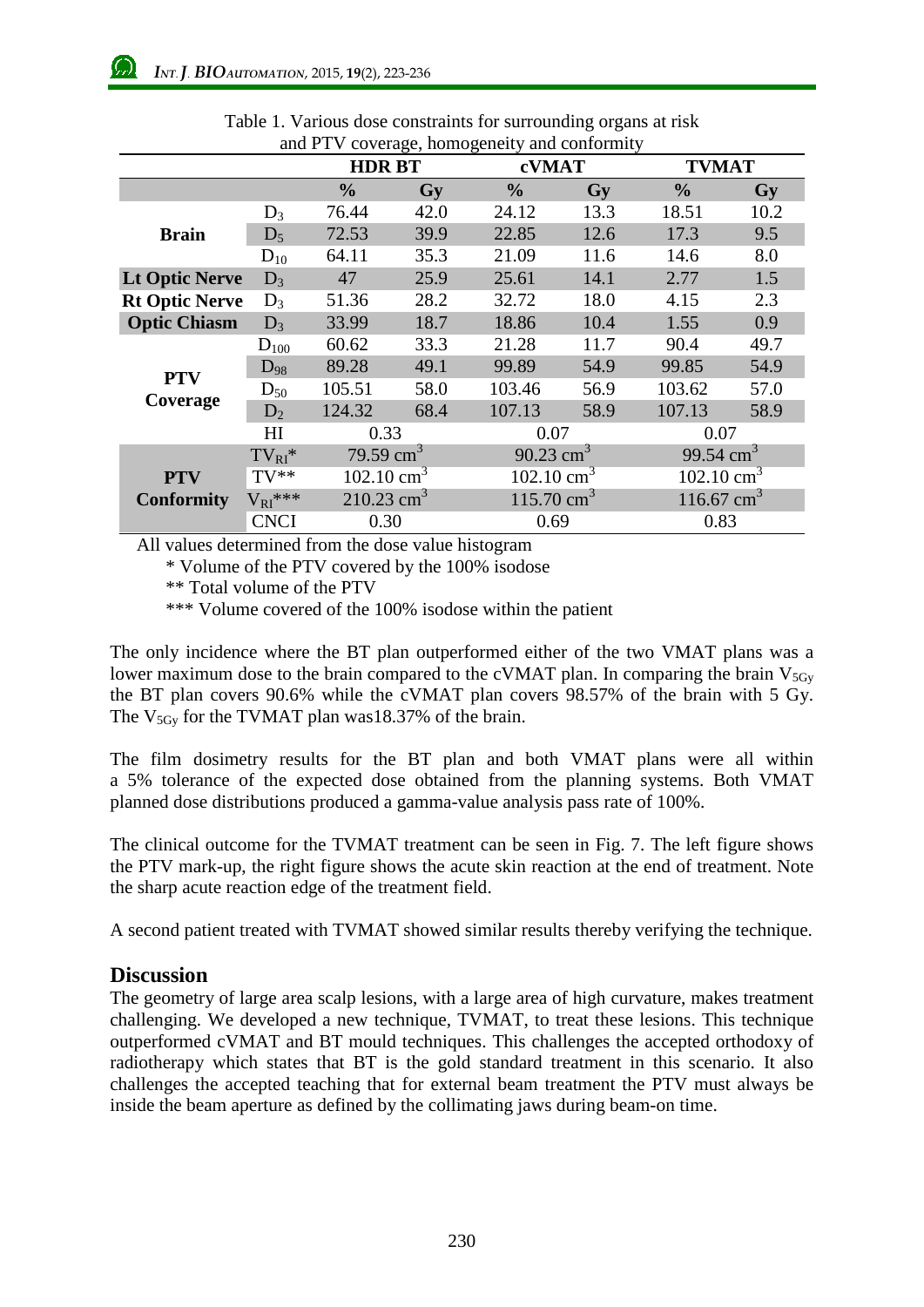

<span id="page-8-0"></span>Fig. 7 These figures show the excellent conformity of the TVMAT treatment (B figures) to the areas marked for treatment (A figures) at simulation: 1A – Mark-up (black lines) at simulation, lateral view; 1B – Mark-up (black lines) at simulation, anterior view; 2A – Post-treatment skin reaction, lateral view; 2B – Post-treatment skin reaction, anterior view.

The TVMAT plan shields the brain with the jaws of the linear accelerator. Treatment is delivered tangentially to the PTV and thus the beam aperture only lines up with a small portion of the brain at any one gantry angle. An example of this can be seen in [Fig.](#page-4-0) 3. The relative difference this makes can be seen in the results where there was no significant difference to the delivered dose to the PTV between the two types of VMAT plans, however the tangential plan significantly minimised the dose to the brain and optical structures. In particular, the BT plan underperformed for all organs at risk compared to the two VMAT plans. These findings are consistent with those found by Wojcika et al. [16] and Park et al. [15], and shows that this is a consistent effect for BT scalp mould treatments. Recent results from clinical trials show that even relatively small doses to the brain, specifically the hippocampus, will have an adverse effect on cognitive function [7-9]. The RTOG0933 study by Gondi et al. [7] limited the dose to the hippocampus to  $D_{100\%} \leq 9$  Gy and maximum dose  $\leq 16$  Gy. It is therefore imperative that the dose to the brain, especially the hippocampi, is minimised. The cVMAT plan significantly reduced the dose to the brain compared to the BT plan. However, the dose to the whole brain still remained high in the cVMAT plan. The TVMAT plan significantly reduced the dose to the brain and hippocampi even further.

Most optical structures received dose lower than the tolerances outlined in Marks et al. [13]. The optical structures received significantly less dose with the VMAT plans compared to the BT plans. The lens doses in the BT plan were more than six times in excess than the tolerances in Henk et al. [11] increasing the risk of cataracts. For the lacrimal glands, Jeganathan et al. state that doses should not exceed a  $D_{\text{max}} < 30$  Gy for each gland [12]. For the BT treatment, the lacrimal glands received a greater dose, running the risk of chronic dry eyes.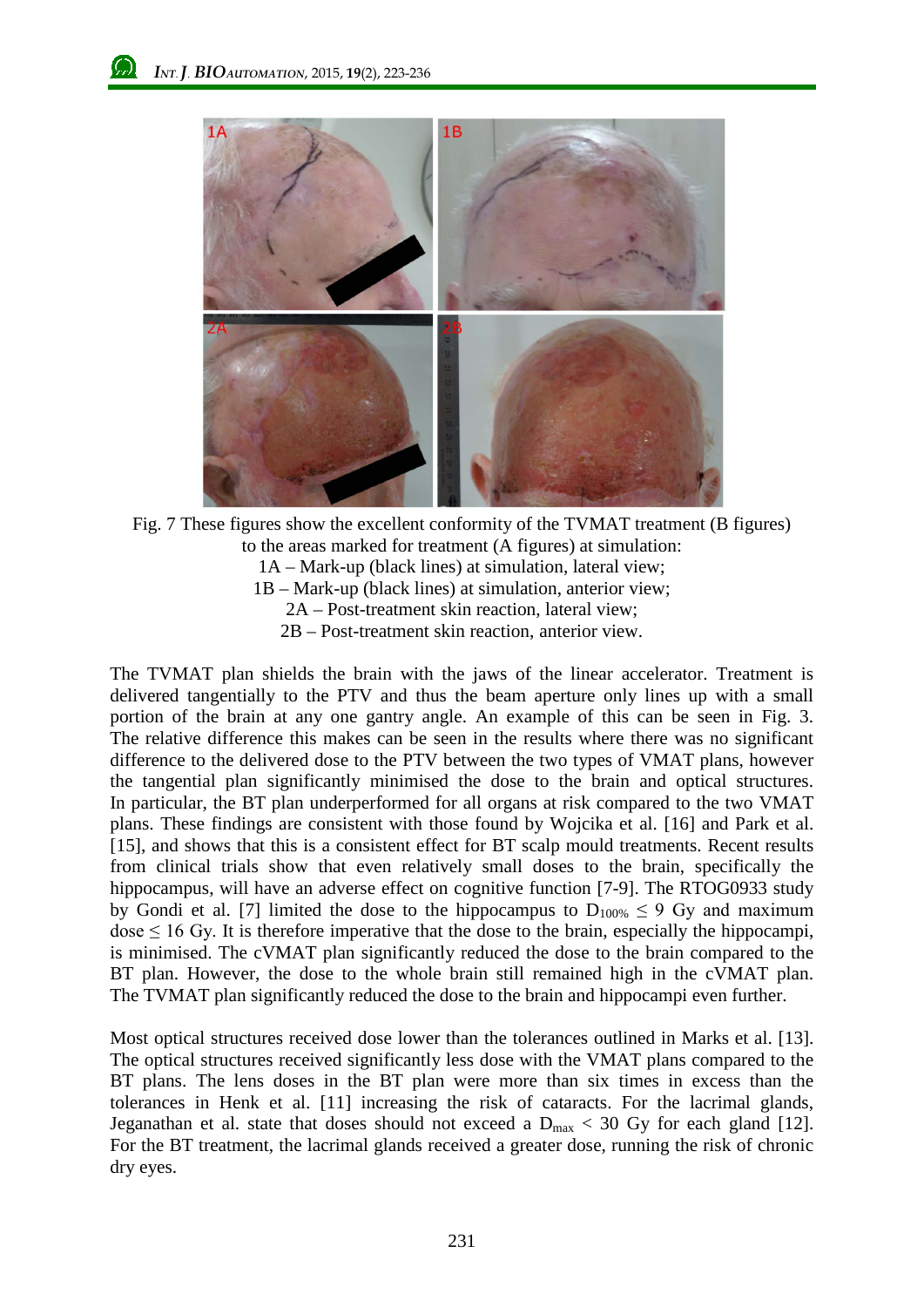BT has further disadvantages – it is both time and resource consuming. BT also relies heavily on the accurate construction of the surface mould. Realistically, significant gaps are produced in the construction of the BT mould and reproducibility of the mould's position on the patient can be difficult. For BT there is less flexibility in the optimisation process compared with VMAT. The TPS for the BT plan also lacks accurate inhomegeneity correction. Although it is a small effect, particularly with a uniform medium such as the brain, there is increased uncertainty at the skin-skull and skull-brain interface due to photoelectric scattering effects in bone being more prominent for low energies [1, 14]. The difference treatment times between BT and both VMAT modalities are significant. The time taken from the moment the patient enters the treatment room to when they leave the treatment room for the BT treatment is on average 20 minutes for this type of treatment, while the TVMAT treatment and VMAT treatments in general took on average 10 minutes to complete the treatment.

The advantages of IMRT/VMAT to treat large area scalp lesions are greater dose conformity and homogeneity compared to other treatment techniques and modalities [2, 15, 16]. The apparent weakness for IMRT/VMAT treatment is the increased percentage of the brain receiving a low dose. Even with this concern, the maximum dose to the brain from the cVMAT plan was significantly less than that of the BT plan. Furthermore, the cVMAT plan delivered significantly lower dose to the other critical organs, specifically the optical structures. The TVMAT plan was even better.

A second patient diagnosed with scalp angio sarcoma was also treated with TVMAT. Planning, dosimetry and acute clinical results show that the TVMAT technique is better than cVMAT, verifying the technique in more than one patient. The new technique is therefore reproducible.

### **Conclusions**

TVMAT, a new technique to treat large scalp lesions, is described. Dose conformity and homogeneity was superior to cVMAT and BT and organ sparing was also improved. In essence, TVMAT treats with the beam tangential to the surface of the scalp. The collimating jaws protect dose-sensitive tissue in close proximity to the PTV. Not all the PTV is within the beam aperture as defined by the jaws during all the beam-on time. We report a successful treatment of one patient and reproduce and verify it in another.

## **List of abbreviations**

| <b>AAA</b>   |                          | Anisotropic Analytical Algorithm              |
|--------------|--------------------------|-----------------------------------------------|
| <b>BT</b>    | $\overline{\phantom{0}}$ | Brachytherapy                                 |
| <b>CI</b>    | $\equiv$                 | Conformity index                              |
| <b>CTV</b>   | $-$                      | <b>Clinical Target Volume</b>                 |
| cVMAT        | $\equiv$                 | Conventional Volumetric Modulated Arc Therapy |
| <b>DVH</b>   |                          | - Dose Value Histogram                        |
| <b>HDR</b>   | $\overline{\phantom{0}}$ | <b>High Dose Rate</b>                         |
| HI           | $-$                      | Homogeneity Index                             |
| IMRT         | $-$                      | Intensity Modulated Arc Therapy               |
| PROIII       | $\overline{\phantom{m}}$ | Progressive Resolution Optimizer III          |
| <b>PTV</b>   | $-$                      | <b>Planning Target Volume</b>                 |
| <b>RCM</b>   | $\frac{1}{2}$            | <b>Reflectance Confocal Microscopy</b>        |
| <b>TVMAT</b> |                          | - Tangential Volumetric Modulated Arc Therapy |
| <b>VMAT</b>  |                          | Volumetric Modulated Arc Therapy              |
|              |                          |                                               |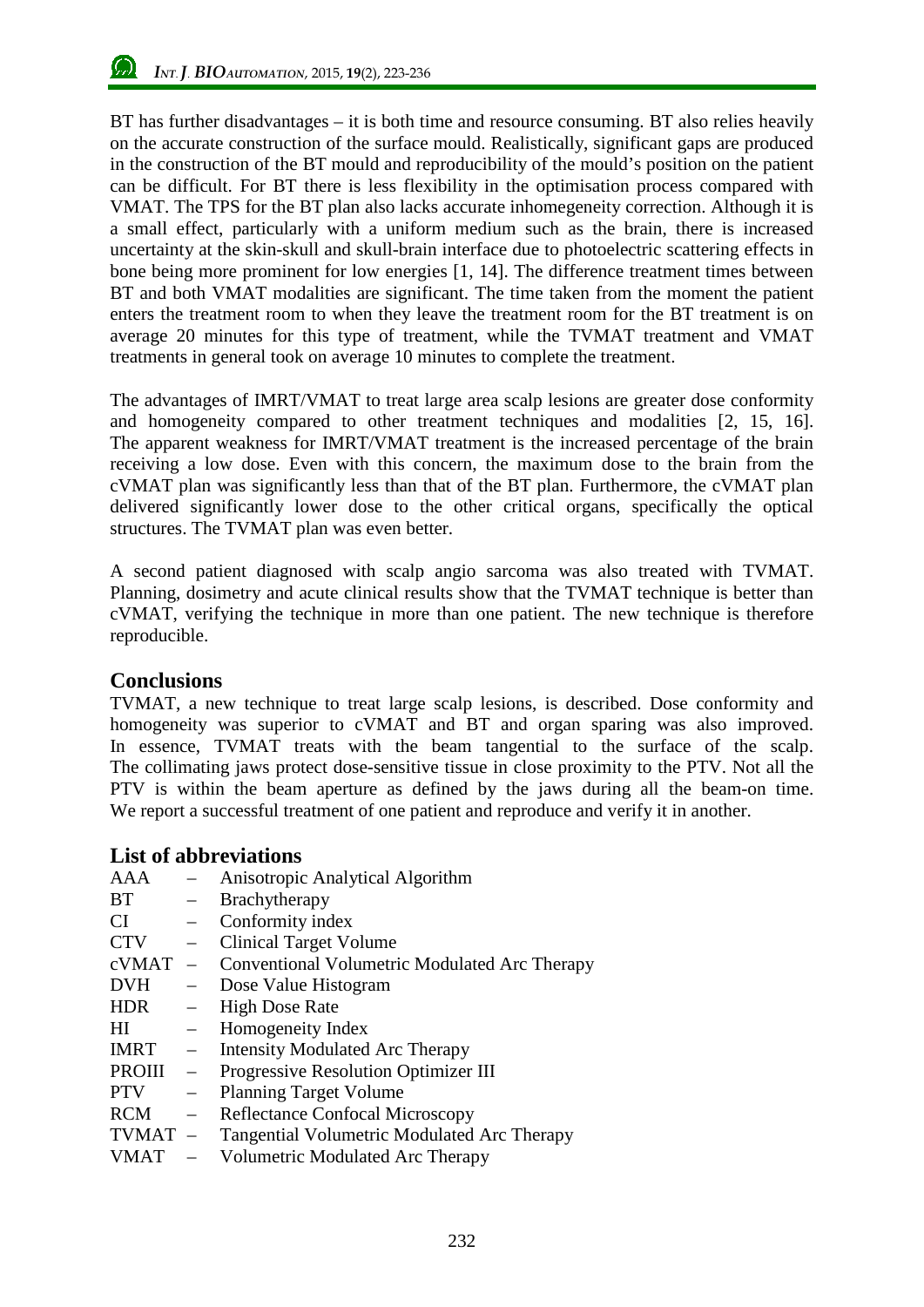### **Competing interests**

The authors declare that they have no competing interests.

#### **References**

- 1. Beaulieu L., Å. C. Tedgren, J.-F. Carrier, S. D. Davis, F. Mourtada, M. J. Rivard, R. M. Thomson, F. Verhaegen, T. A. Wareing, J. F. Williamson (2012). Report of the Task Group 186 on Model-based Dose Calculation Methods in Brachytherapy Beyond the TG-43 Formalism: Current Status and Recommendations for Clinical Implementation, Medical Physics, 39(10), 6208-6236.
- 2. Bedford J. L., P. J. Childs, V. N. Hansen, A. P. Warrington, R. L. Mendes, J. P. Glees (2005). Treatment of Extensive Scalp Lesions with Segmental Intensity-modulated Photon Therapy, International Journal of Radiation Oncology • Biology • Physics, 62(5), 1549-1558.
- 3. Chan A., D. D'Souza, O. Vujovic, G. Rodrigues, J. T. F Whiston, J. Gilchrist (2003). High Dose Rate (HDR) Brachytherapy Treatment for Skin Cancer: A Novel Approach, International Journal of Radiation Oncology • Biology • Physics, 57(2), S450.
- 4. DeLuca P., D. Jones, R. Gahbauer, G. Whitmore, A. Wambersie (2010). Prescribing, Recording, and Reporting Photon-beam Intensity-modulated Radiation Therapy, ICRU Report No 83, Journal of the ICRU, 10(1).
- 5. Enis Özyar S. G. (2002). Mold Brachytherapy Can Be an Optional Technique for Total Scalp Irradiation, International Journal of Radiation Oncology • Biology • Physics, 54(4), 1286.
- 6. Fogarty G., A. Hong, R. Scolyer, E. Lin, L. Haydu, P. Guitera, J. Thompson (2014). Radiotherapy for Lentigo Maligna: A Literature Review and Recommendations for Treatment, British Journal of Dermatology, 170(1), 52-58.
- 7. Gondi V., M. Mehta, S. Pugh, W. Tome, A. Kanner, C. Caine, H. Rowley, V. Kundapur, J. Greenspoon, L. Kachnic (2013). Memory Preservation with Conformal Avoidance of the Hippocampus During Whole-brain Radiation Therapy for Patients with Brain Metastases: Primary Endpoint Results of RTOG 0933, International Journal of Radiation Oncology • Biology • Physics, 87(5), 1186.
- 8. Gondi V., W. A. Tome, J. Marsh, A. Struck, A. Ghia, J. V. Turian, S. M. Bentzen, J. S. Kuo, D. Khuntia, M. P. Mehta (2010). Estimated Risk of Perihippocampal Disease Progression after Hippocampal Avoidance during Whole-brain Radiotherapy: Safety Profile for RTOG 0933, Radiotherapy and Oncology, 95(3), 327-331.
- 9. Gondi V., W. A. Tomé, M. P. Mehta (2010). Why Avoid the Hippocampus? A Comprehensive Review, Radiotherapy and Oncology, 97(3), 370-376.
- 10. Guitera P., F. Moloney, S. Menzies, J. Stretch, M. Quinn, A. Hong, G. Fogarty, R. Scolyer (2013). Improving Management and Patient Care in Lentigo Maligna by Mapping with *in vivo* Confocal Microscopy, JAMA Dermatology, 149(6), 692-698.
- 11. Henk J., R. Whitelocke, A. Warrington, E. Bessell (1993). Radiation Dose to the Lens and Cataract Formation, International Journal of Radiation Oncology • Biology • Physics, 25(5), 815-820.
- 12. Jeganathan V. S. E., A. Wirth, M. P. MacManus (2011). Ocular Risks from Orbital and Periorbital Radiation Therapy: A Critical Review, International Journal of Radiation Oncology • Biology • Physics, 79(3), 650-659.
- 13. Marks L. B., E. D. Yorke, A. Jackson, R. K. T. Haken, L. S. Constine, A. Eisbruch, S. M. Bentzen, J. Nam, J. O. Deasy (2010). Use of Normal Tissue Complication Probability Models in the Clinic, International Journal of Radiation Oncology • Biology • Physics, 76(3), S10-S19.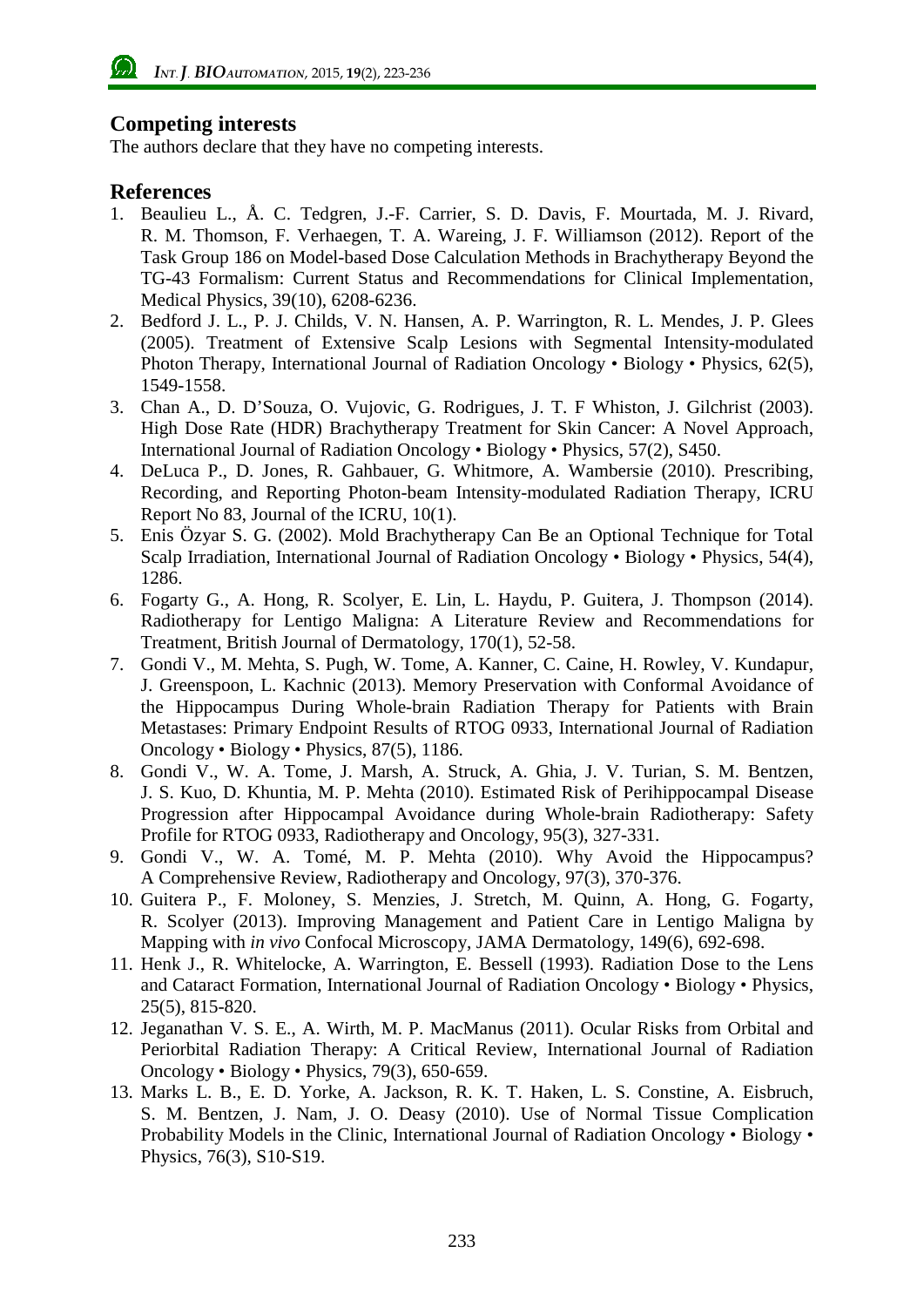- 14. Nath R., L. L. Anderson, G. Luxton, K. A. Weaver, J. F. Williamson, A. S. Meigooni (1995). Dosimetry of Interstitial Brachytherapy Sources: Recommendations of the AAPM Radiation Therapy Committee Task Group No. 43, Medical Physics, 22(2), 209-234.
- 15. Park S., M. Kamrava, O. Kayode, S. Lee, M. Steinberg (2012). Comparative Dosimetry of an Extensive Scalp Lesion: High-doserate Brachytherapy, Electronic Brachytherapy, and Volumetric Modulated Arc Therapy, International Journal of Radiation Oncology • Biology • Physics, 84(3S), S516-S517.
- 16. Wojcicka J. B., D. E. Lasher, S. S. McAfee, G. A. Fortier (2009). Dosimetric Comparison of Three Different Treatment Techniques in Extensive Scalp Lesion Irradiation, Radiotherapy and Oncology, 91, 255-260.
- 17. Woo V. H., C. G. Orton, G. Ezzell, A. T. Porter (1994). Whole Scalp Irradiation Using a High Dose Rate Brachytherapy Mold, International Journal of Radiation Oncology • Biology • Physics, 30(S1), 329.

#### **E. Daniel Santos, MMP**

E-mail: [daniel.santos@genesiscare.com.au,](mailto:daniel.santos@genesiscare.com.au) Daniel.Santos@cancer.com.au



Daniel Santos is a Radiation Oncology Medical Physicist currently working for Genesis Cancer Care. He trained at the Mater Sydney Radiotherapy Centre with extended rotations through St Vincent's Hospital, Sydney. He has gained extensive experience with Volumemetric Modulated Arc Therapy (VMAT), Intensity Modulated Radiotherapy (IMRT), Stereotactic Radiosurgary (SRS), Stereotactic Body Radiation Therapy (SBRT), high dose rate and low rate brachytherapy. He completed his Masters of Medical Physics at the University of Sydney on the optimization methods used in VMAT calculation. He recently received his certification in Radiation Oncology Medical Physics from the Australasian College of Physical Scientists and Engineers in Medicine (ACPSEM). He is currently working at the Waratah Private Hospital in Sydney's south where is he working to implement an SRS and SBRT program.

#### **Julia A. Green, M.Sc.** E-mail: jg840@uowmail.edu.au



Julia Green trained as a Radiation Oncology Medical Physicist at the Mater Sydney Radiotherapy Centre with extended rotations through St Vincent's and Macquarie University Hospitals, Sydney. She has extensive experience in the quality assurance and treatment of IMRT, VMAT, SRS, SBRT, high dose rate and low rate brachytherapy. While training, Julia focused on special aspects of VMAT planning and quality assurance as well as adaptive radiation therapy techniques. Her M.Sc. research thesis was in Monte Carlo dosimetry for eye plaque brachytherapy for which she received high commendation. After receiving her Certification in Radiation Oncology Medical Physics from the ACPSEM, Julia Green accepted a Senior Medical Physicist position at the Alan Walker Cancer Care Centre, Darwin where her focus is on delivering modern radiotherapy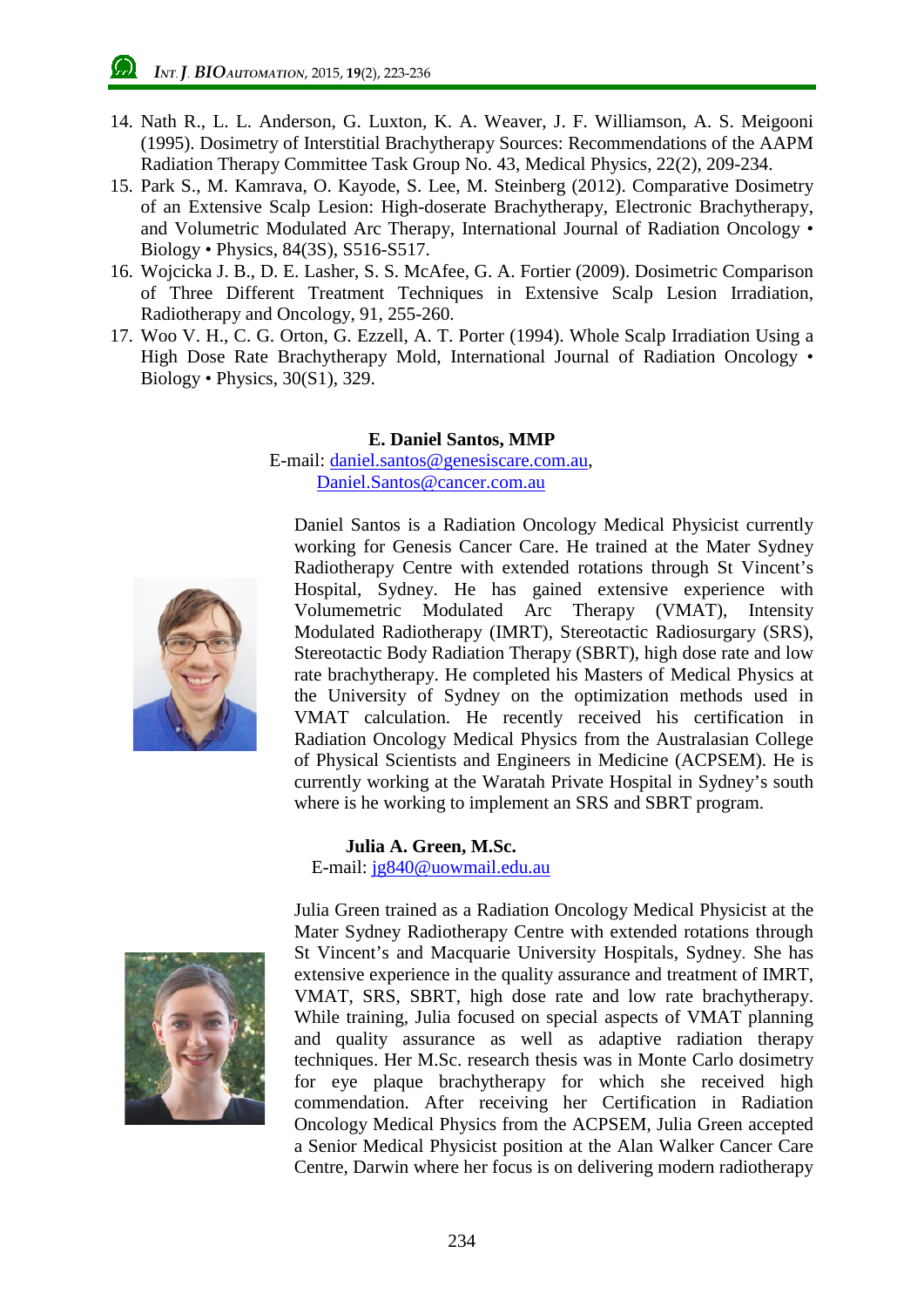techniques to patients in the remote Top End of the Northern Territory. Julia Green is currently managing the implementation of a SBRT program in Darwin to combat the high incidence of lung cancer in Indigenous Australians and reduce the number of patients living in the Northern Territory needing to travel large distances to receive such specialised treatments.

#### **Nastik Bhandari, BAppSc (MRS)**

E-mail: Nastik.Bhandari@cancer.com.au



Nastik Bhandari completed his Bachelors of Medical Radiation Science in Radiation Therapy at the University of Sydney. He trained at Mater Sydney Radiation Oncology Department gaining expertise in the planning and treatment aspects of Radiotherapy. After an extended period working as a Locum Radiation therapist in the UK he has returned to fulfill the role of Clinical brachytherapy specialist at the Mater Sydney Radiation Oncologist. Nastik Bhandari is currently involved in the implementation of a standardized brachytherapy service throughout the Genesis Cancer Care network and relishes the ever-changing dynamic nature of working in brachytherapy.

#### **Angela Hong, MBBS, Ph.D.**

E-mail: Angela.Hong@melanoma.org.au



Angela Hong (MBBS, MMed, Ph.D., FANZCR) is a radiation oncologist at the Melanoma Institute Australia, The University of Sydney. She is a clinician scientist with a strong track record in clinical and basic science research. Her research interests are on the role of radiation therapy in melanoma, radiosensitivity, sarcoma and oropharyngeal cancer.